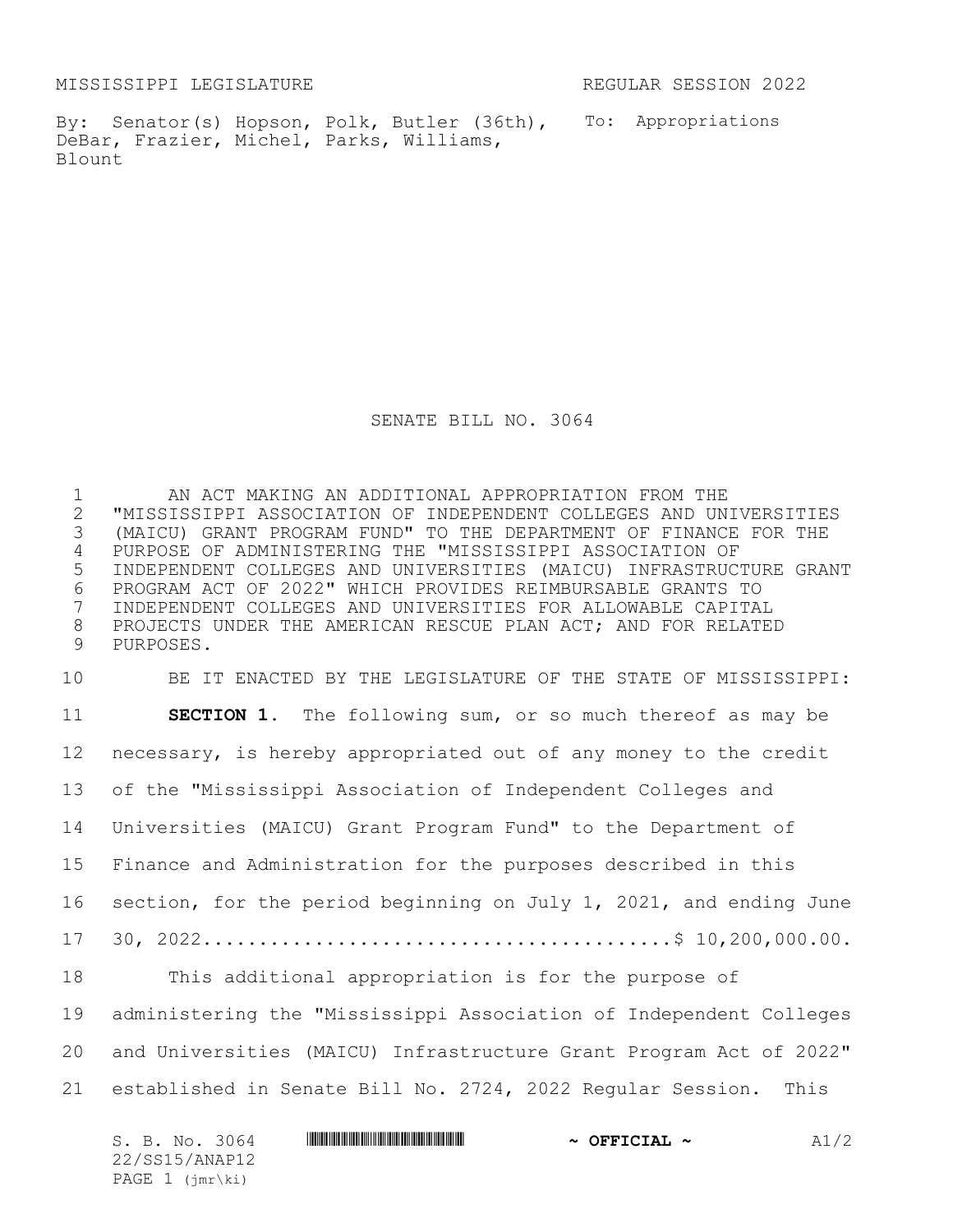program provides reimbursable grants to independent colleges and universities for drinking water, wastewater, stormwater, and other capital projects that are allowable under Section 9901 of the American Rescue Plan Act of 2021 (ARPA) or any guidance or regulation issued by the United States Department of the Treasury in conformity therewith.

 **SECTION 2.** For the purposes of this act, unless the context requires "independent colleges and universities," shall mean: Belhaven University, Blue Mountain College, Millsaps College, Mississippi College, Rust College, Tougaloo College, and William Carey University.

 **SECTION 3.** Of the funds appropriated under the provisions of Section 1 of this act, an amount not to exceed Two Hundred Thousand Dollars (\$200,000.00) or so much thereof, shall be provided to the Department of Finance and Administration for administering the MAICU Infrastructure Grant Program Act of 2022.

 **SECTION 4.** It is the intention of the Legislature that no funds appropriated under this act shall be used to pay employee premium payments.

 **SECTION 5.** (1) As used in this section and Section 6 of this act, the term "department" means the Department of Finance and Administration.

 (2) The department shall not disburse any funds appropriated under this act to any recipient without first: (a) making an individualized determination that the reimbursement sought is, in

S. B. No. 3064 **\*\*\* ANAPTEMIC ANAPTEMIC ANAPTEMIC ANAPTEMIC ANAPTEMIC ANAPTEMIC ANAPTEMIC ANAPTEMIC ANAPTEMIC ANAPTEMIC ANAPTEMIC AND**  $\sim$  **OFFICIAL**  $\sim$ 22/SS15/ANAP12 PAGE 2 (jmr\ki)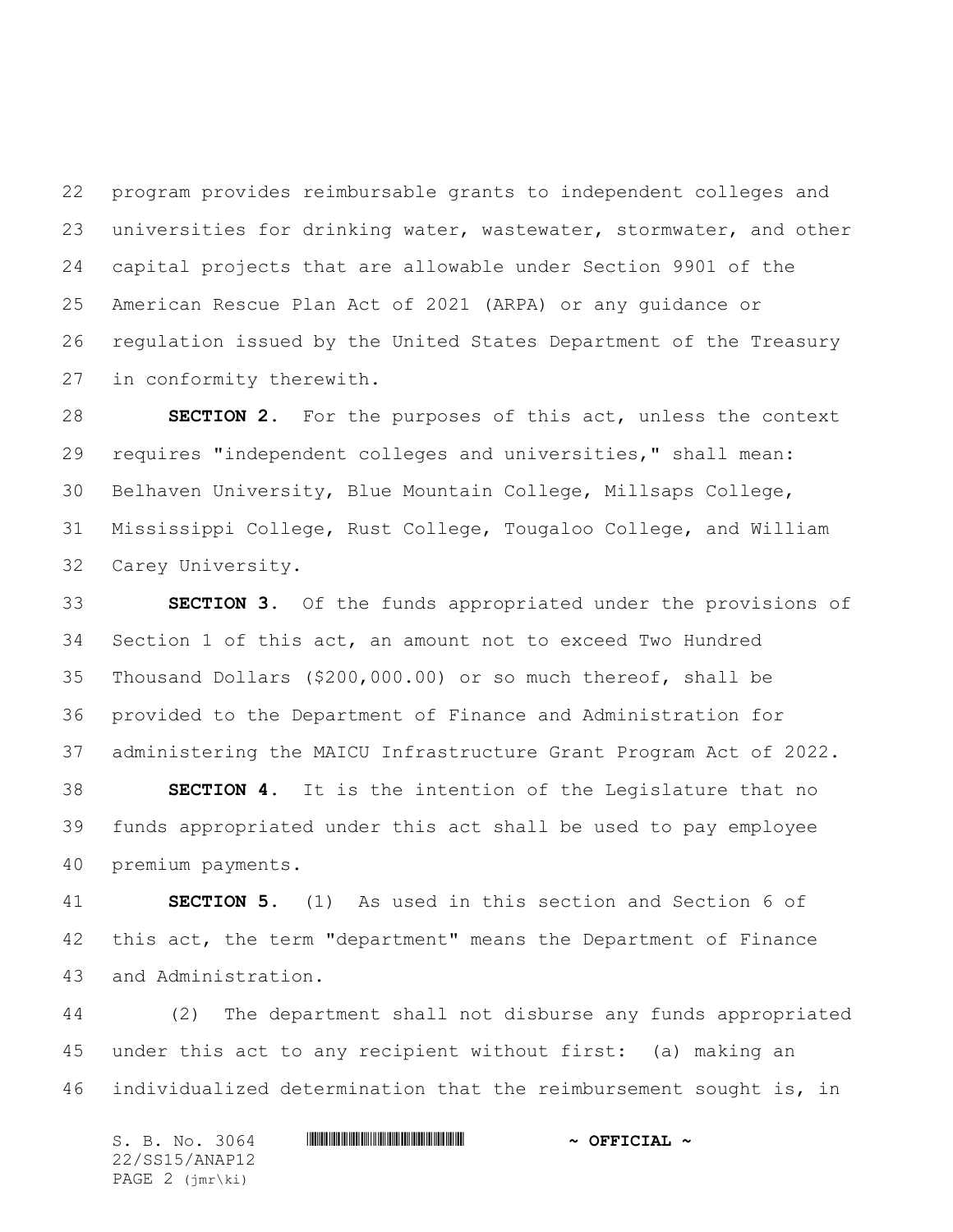the department's independent judgment, for necessary expenditures eligible under Section 602 of the federal Social Security Act as added by Section 9901 of the federal American Rescue Plan Act of 2021 (ARPA) and its implementing guidelines, guidance, rules, regulations and/or other criteria, as may be amended or supplemented from time to time, by the United States Department of the Treasury; and (b) determining that the recipient has not received and will not receive reimbursement for the expense in question from any source of funds, including insurance proceeds, other than those funds provided under Section 602 of the federal Social Security Act as added by Section 9901 of ARPA. In addition, the department shall ensure that all funds appropriated under this act are disbursed in compliance with the Single Audit Act (31 USC Sections 7501-7507) and the related provisions of the Uniform Guidance, 2 CFR Section 200.303 regarding internal controls, Sections 200.330 through 200.332 regarding sub-recipient monitoring and management, and subpart F regarding audit requirements.

 **SECTION 6.** (1) As a condition of receiving and expending the funds granted to each entity listed in Section 2 under this act, each entity shall certify to the Department of Finance and Administration that each expenditure of the funds appropriated to the department and granted to them under this act complies with the guidelines, guidance, rules, regulations and/or other criteria, as may be amended from time to time, of the United

S. B. No. 3064 **\*\*\* ANAPTEMIC ANAPTEMIC ANAPTEMIC ANAPTEMIC ANAPTEMIC ANAPTEMIC ANAPTEMIC ANAPTEMIC ANAPTEMIC ANAPTEMIC ANAPTEMIC AND**  $\sim$  **OFFICIAL**  $\sim$ 22/SS15/ANAP12 PAGE 3 (jmr\ki)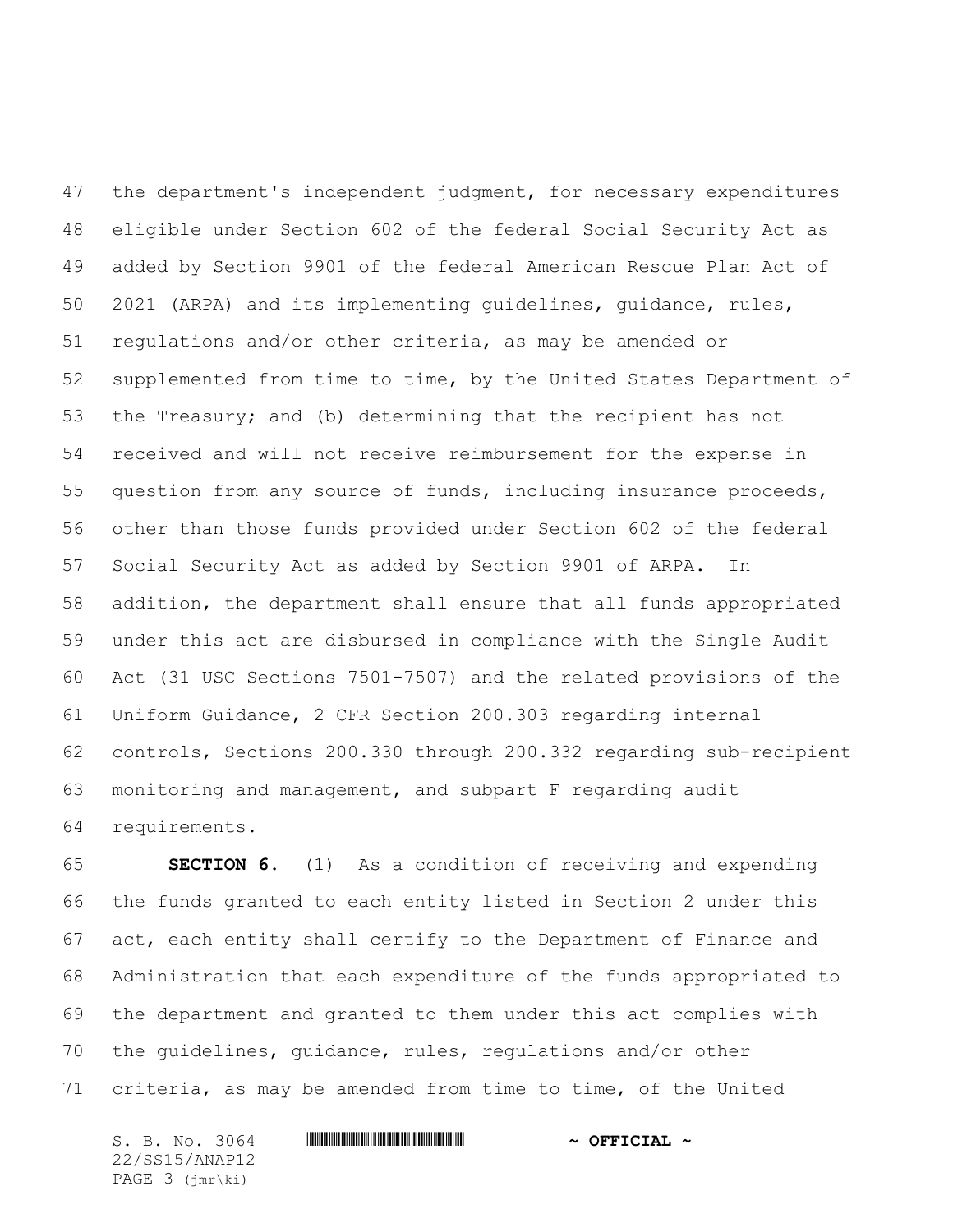States Department of the Treasury regarding the use of monies from the Coronavirus State Fiscal Recovery Fund established by ARPA.

 (2) If the Office of Inspector General of the United States Department of the Treasury, or the Office of Inspector General of any other federal agency having oversight over the use of monies from the Coronavirus State Fiscal Recovery Fund established by ARPA (a) determines that the department or recipient has expended or otherwise used any of the funds appropriated to the department under this act for any purpose that is not in compliance with the guidelines, guidance, rules, regulations and/or other criteria, as may be amended from time to time, of the United States Department of the Treasury regarding the use of monies from the Coronavirus State Fiscal Recovery Fund established by ARPA, and (b) the State of Mississippi is required to repay the federal government for any of those funds that the Office of the Inspector General determined were expended or otherwise used improperly by the department or recipient, then the department or recipient that expended or otherwise used those funds improperly shall be required to pay the amount of those funds to the State of Mississippi for repayment to the federal government.

 **SECTION 7.** The money appropriated by this act shall be paid by the State Treasurer out of any money in the Coronavirus State Fiscal Recovery Fund not otherwise appropriated, upon warrants issued by the State Fiscal Officer; and the State Fiscal Officer

22/SS15/ANAP12 PAGE 4 (jmr\ki)

## $S. B. No. 3064$  **\*Soft and the substitution of the set of predicipal**  $\sim$  **Official**  $\sim$